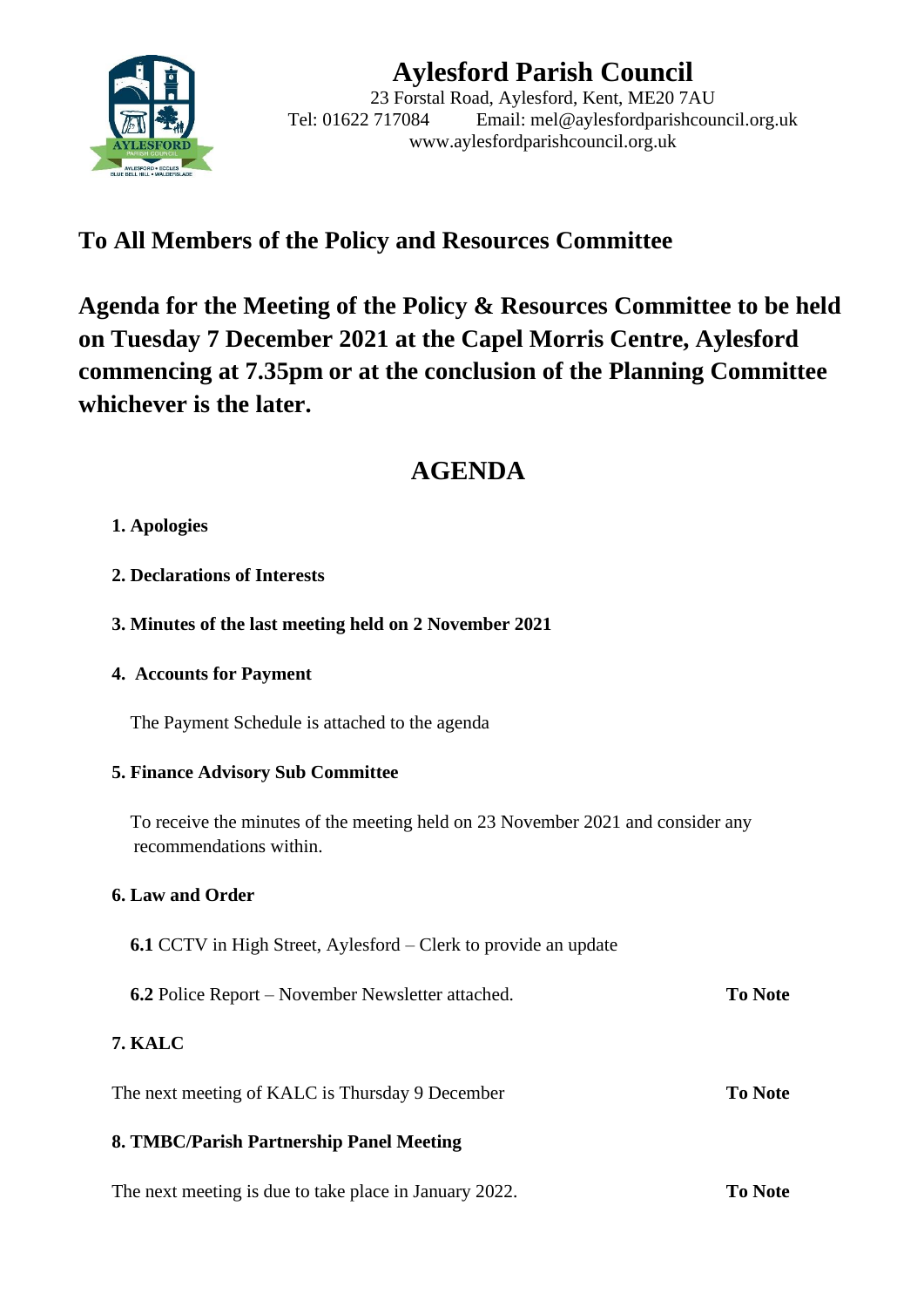## **9. Council Vacancies**

| The current Vacancies are $1 -$ Aylesford South                                                                                                                                            | <b>To Note</b>      |
|--------------------------------------------------------------------------------------------------------------------------------------------------------------------------------------------|---------------------|
| 10. Public Convenience Review - Aylesford Toilet                                                                                                                                           |                     |
| Clerk to report at the Meeting                                                                                                                                                             | <b>To Note</b>      |
| 11. Governments Welcome Back Fund                                                                                                                                                          |                     |
| Clerk to report at the Meeting                                                                                                                                                             | <b>To Note</b>      |
| 12. RBLI Base Camp                                                                                                                                                                         |                     |
| Clerk to report at the Meeting                                                                                                                                                             | <b>To Note</b>      |
| 13. Adoption of Aylesford Station                                                                                                                                                          |                     |
| Chairman to report on progress                                                                                                                                                             | <b>To Note</b>      |
| 14. KCC - Contain Outbreak Management Fund                                                                                                                                                 |                     |
| Clerk to report on progress                                                                                                                                                                | <b>To Note</b>      |
| 15. Aylesford Christmas Market                                                                                                                                                             |                     |
| Clerk to provide an update on the event that took place on Saturday 4 December.                                                                                                            | <b>To Note</b>      |
| <b>16. SLCC Membership</b>                                                                                                                                                                 |                     |
| The Councils membership is due for renewal.                                                                                                                                                | <b>For Decision</b> |
| 17. Parking in the Council's car park                                                                                                                                                      |                     |
| The owner of the Village Pantry has requested to park here car in the car park. Clerk to provide<br><b>For Discussion &amp; Decision</b><br>more information at the meeting.               |                     |
| 18. Section 106 Wish List                                                                                                                                                                  |                     |
| To review the document (attached to this Agenda) previously agreed at this committee on 6<br>April 2021 and was submitted to TMBC on 9 April 2021.<br><b>For Discussion &amp; Decision</b> |                     |

# **19. Aylesford Football Club Update - 3G Pitch and Lease**

Clerk to report at the Meeting. **For Discussion & Decision**